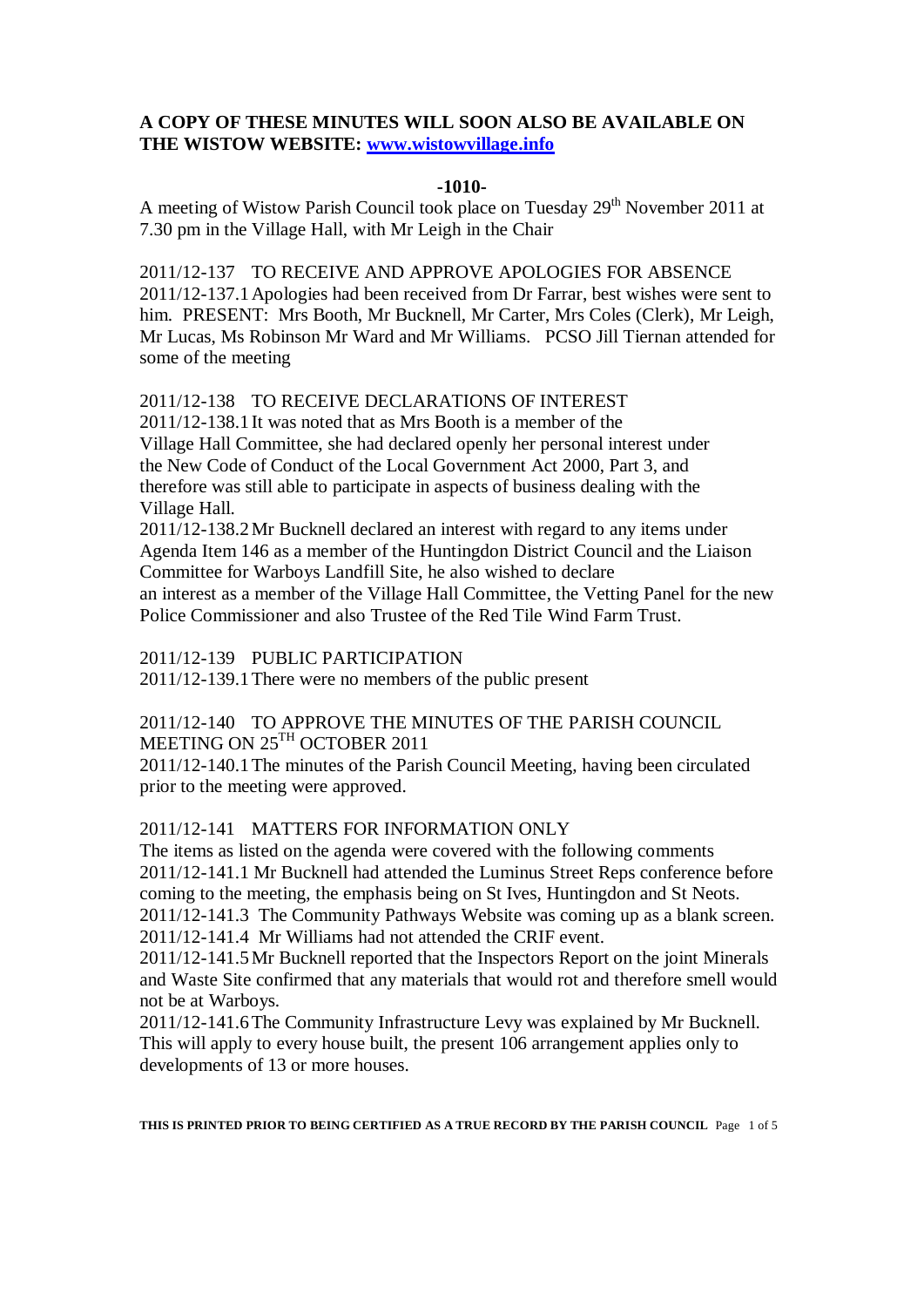#### -1011-

## 2011/12-142 COMMUNITY LIAISON OFFICER

2011/12-142.1& 2 Mr Leigh welcomed PCSO Jill Tiernan who reported that they had been busy with the Christmas light switch on in Ramsey and Warboys. She suggested that she would coincide a surgery in Wistow with her Saturday morning surgeries in Ramsey and would post notices in the village to make people aware. 2011/12-142.3 The Clerk confirmed that she had emailed the meeting dates to Sgt Dave Savil.

2011/12-142.4PCSO Jill explained the new 101 number which replaces the 0345 number for non emergency calls. Mr Leigh thanked PCSO Jill for attending.

### 2011/12-143 RECEIVE REPORTS FROM COUNTY AND DISTRICT **COUNCILLORS**

2011/12-143.1 Mr Lucas reminded us of the small grant that is available for Olympic related events and of the new Minor Highways Improvement grant which replaces the previous minor improvements grant. He reported that all authorities are beginning to think about their precept, including the police authority as the government are offering a one-off grant of 2.5% to those who do not increase their precept. This however, could cause problems the following year as a much larger increase would be necessary to compensate for the grant. He also reported that the forthcoming change in the way the police force is run would impact on their precept request. 2011/12-143.2Mr Bucknell reported the Huntingdon District Council are still discussing their approach, a 2.5% increase would equate to an average of 20p per week. The Olympic Torch is coming to Huntingdon and St Ives. There will be free car parking in Council car parks to encourage festive shoppers, from 5<sup>th</sup> December 2011. CCTV has been saved but fewer cameras will be operated. 2011/12-143.3 Mr Ward reported that Waitrose in Huntingdon will be moving to a new site, St Neots' cinema will be going ahead and that there are plans for A14 improvements. The government will bear the cost for some of the improvements but they are looking at private industry and the possibility of tolls for funding.

The Rotary Christmas Float will be in Wistow on  $10<sup>th</sup>$  December.

### 2011/12-144 FINANCE

a) to approve the financial statement

2011/12-144.1As this had been circulated to Councillors present

prior to the meeting, and there were no further comments, it was unanimously confirmed as a true record.

b) to approve payments of outstanding amounts

2011/12-144.2 The payments listed were formally approved and the cheques duly signed,

| Mrs P Coles November Salary and expenses      | £281.18 |
|-----------------------------------------------|---------|
| Payment to Douglas Tonks for quarterly salary | £734.32 |
| <b>Saltbin for Oaklands Avenue</b>            | £114.00 |
| <b>Remainder of Barkston bill for benches</b> | £708.60 |
| Andy Davis hedge cutting etc.                 | £285.00 |

c) to review cash flow and resolve anticipated issues –

Payment from the Red Tile Wind Farm Trust had been received in the sum of £590.50

**THIS IS PRINTED PRIOR TO BEING CERTIFIED AS A TRUE RECORD BY THE PARISH COUNCIL** Page 2 of 5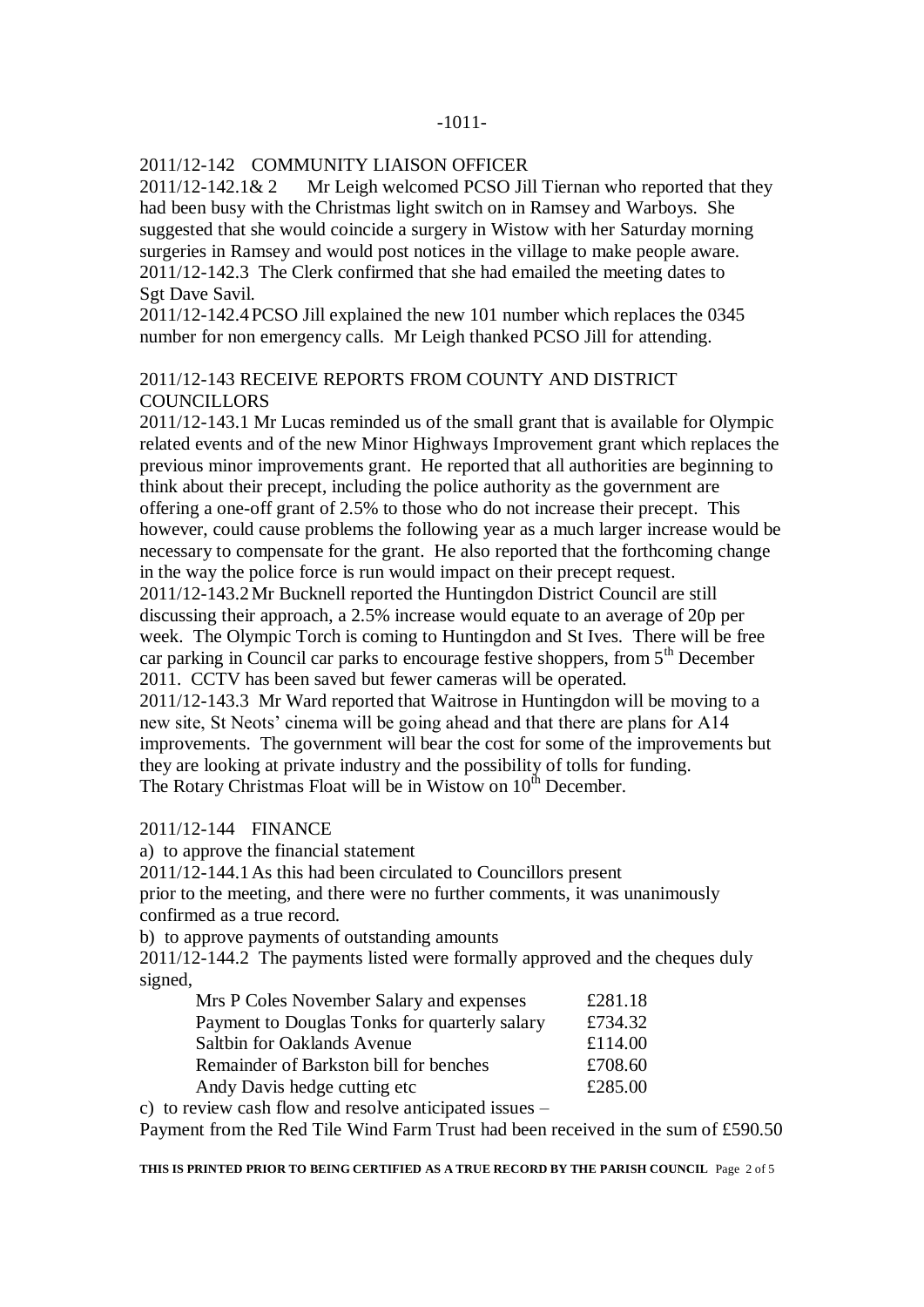2011/12-145 CORRESPONDENCE

2011/12-145.1Information regarding the water main renewal was on the website and notice board.

2011/12-145.2No donation to CAB would be made

2011/12-145.3 Ms Robinson would follow up on the flood risk asset inspection by HDC

2011/12.145.4 The Clerk had been in touch with the footpaths people who were looking at improving the access to FP1 when funds allowed. In the meantime she and Mr Carter would look at removing the glass from the drain.

2011/12-145.5The Clerk had received an answer regarding drainage problems in Kingston Way. Work would be undertaken to flush the drain through and leaflets delivered to residents regarding how to deal with waste.

2011/12-145.6 Mr Williams Highway Warden training had been cancelled, the Clerk would contact Clare Robson to find out if another session was to be organised.

2011/12-146 TO CONSIDER ANY PLANNING APPLICATIONS RECEIVED 2011/12-146.1None received.

2011/12-147 TO DISCUSS MR LANE'S PROPOSAL FOR COMMUNITY ENERGY IN WISTOW.

2011/12-147.1The Government have now cut the amount of payback for feeding back into the grid, facilities are limited in Wistow for solar panels or wind turbines and it was felt that the investment would be too big with subsidies for building not available. The idea of a collective was more attractive but it was felt that a proper, costed proposal needs to be put together for consideration. *The Clerk was asked to email Mr Lane to suggest that he prepare some more information.*

2011/12-148 LOCALISM ACT AND ATTENDANCE AT CPALC MEETING 2011/12-148.1 Four members of the Parish Council wished to attend the meeting on 17<sup>th</sup> January 2012, Hunts Localism Forum, the Clerk would inform CPALC.

2011/12-149 CPALC AGM, SATURDAY 3RD DECEMBER 2011 2011/12-149-1The Clerk would confirm the time of the meeting at Bluntisham Village Hall and Mr Carter would attend.

# 2011/12-150 CONSULTATION ON REVIEW OF THE DECISION TO REMOVE ALL SUBSIDISED BUS FUNDING

2011/12-150.1It was confirmed that the number 30 route is not affected. 2011/13-150.2 The franchising pilots are in Cambridge.

## 2011/12-151 PLAYGROUND LEASE

2011/12-151.1 It was agreed that Ms Robinson and the Clerk would look at registering the lease themselves but that if necessary a solicitor could be instructed at no more than £100 plus the land registry fee, to be confirmed at £50. 2011/12-151/2 It was further agreed that a licence would be granted for a year to the properties with gates onto the playground. These were prepared and would be issued.

**THIS IS PRINTED PRIOR TO BEING CERTIFIED AS A TRUE RECORD BY THE PARISH COUNCIL** Page 3 of 5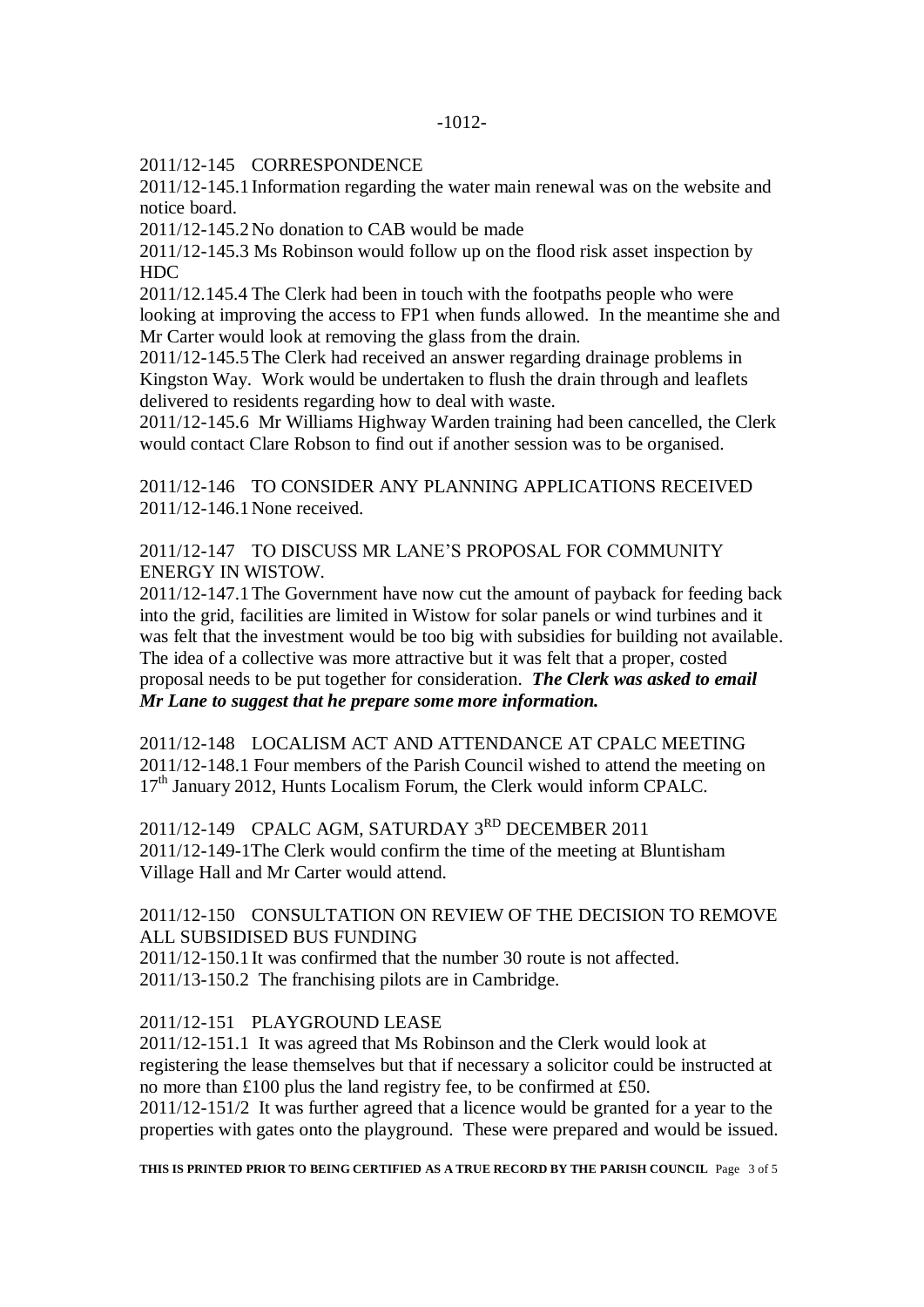### -1013-

## 2011/12-152 PARISH PLAN ACTION PLAN WORKING PARTIES FEEDBACK AND UPDATE

a) Traffic and road issues – Mr Bucknell/Mr Carter/Ms Robinson.

The Clerk was instructed to chase Highways in respect of the brambles and hawthorn hedges on the junction with the B1040 at Wistow Toll.

b) Litter – Ms Robinson/Mrs Booth – Ms Robinson is keeping in touch with HDC regarding the flytipping issue and it is hoped that a prosecution will result.

c) Countryside – Mr Carter/Dr Farrar Mr Carter had attended the Definitive Map Seminar and within that a seminar on historical research. As a result of the information he was given he will be looking at our permissive paths and rights of way, and is thinking of producing a photographic record to secure our path network. d) Village Hall – Mrs Booth

Following the meeting on  $17<sup>th</sup>$  November Mrs Booth had a number of questions regarding the Jubilee event as the Village Hall Committee were concerned that the Jubilee celebrations could impact on their fund raising. It was agreed that it was important to celebrate the Jubilee and that cooperation between the PC and VHC would be sought. Mr Lucas reminded us that there were grants available for Olympics related celebrations.

e) Maintenance Issues – Clerk

Quotes had been received for the following work:

Install new benches  $£195$  – seems high, obtain two more quotes

Secure fence around recycling area  $£195 - this$  is still under discussion as to whether it is necessary, if it is then a solid fence might be more appropriate.

The playground inspection report would be chased.

Grass cutting will continue as per the contract.

#### 2011/12-153

a) Grants – Mr Bucknell/Mrs Booth Information had been received on the new Local Minor Highways Improvements grant. This replaces the old style of minor improvements grant.

b) Wistow Bridge – Mr Leigh/Mr Williams The sign is due to be removed during December.

c) Allotments – A revised quote had been received to cut the first part of the

allotment hedge to include the ditch and verge up to where CCC take over. This is £150 and was accepted. No quote had been received for the second part of the hedge from the cut in to the drain.

d) Parish Plan Review – Dr Farrar/Mr Bucknell/Ms Robinson. An item had been submitted to Mr and Mrs Williams for insertion in the Warbler.

2011/12-154 ITEMS FOR WISTOW WARBLER AND WEB SITE 2011/12-154.1Nothing to report

2011/12-155 MONTHLY AUDIT – NOMINEE FOR NEXT MEETING 2011/12-155.1Mr Leigh is our auditor for this month and Ms Robinson for next.

**THIS IS PRINTED PRIOR TO BEING CERTIFIED AS A TRUE RECORD BY THE PARISH COUNCIL** Page 4 of 5